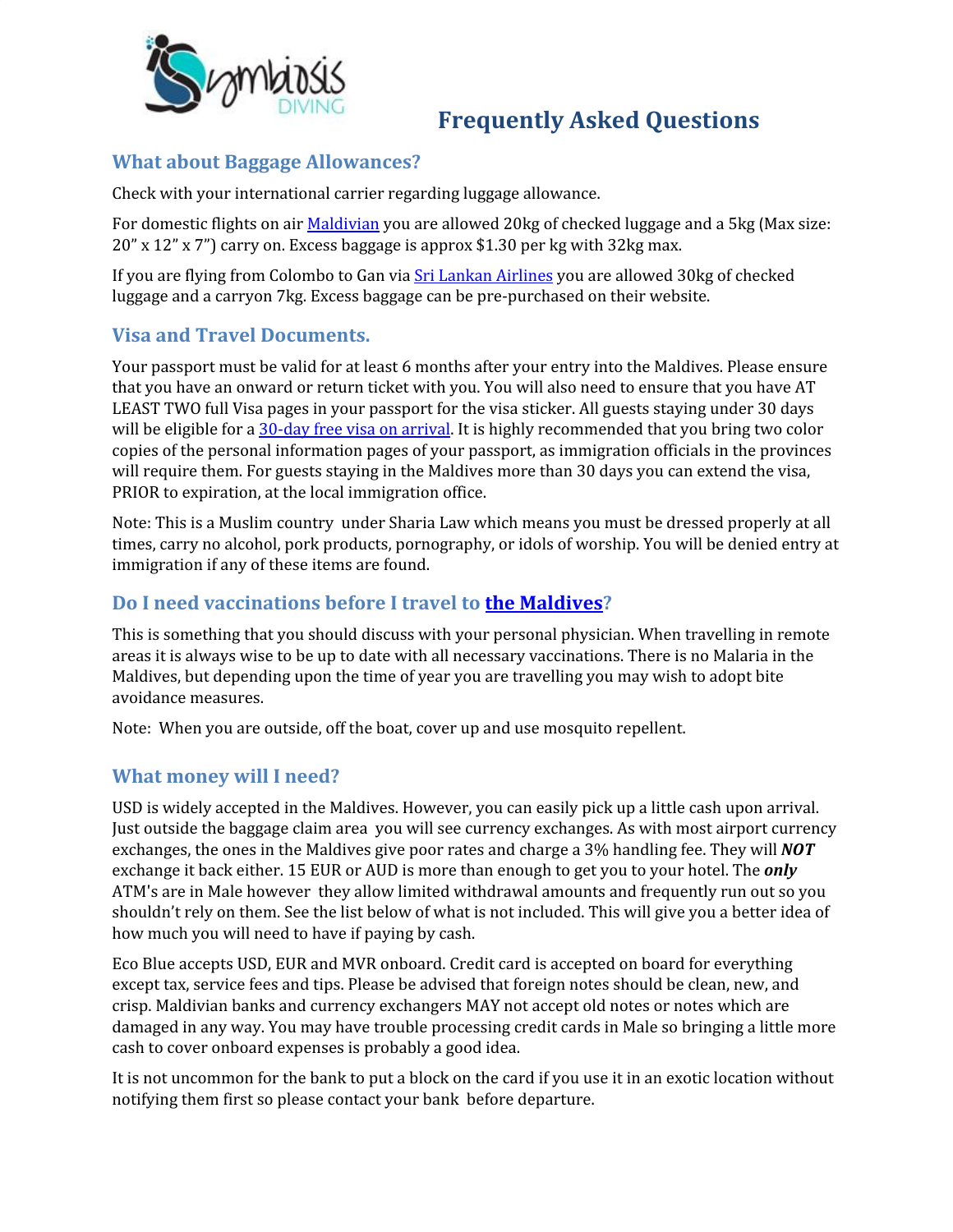

- o Airport Transfers to/from Eco Blue \*
- \* Between 12-6pm in Gan and 7-9am in Male
- o 10 nights' double occupancy cabin Dive insurance **REQUIRED**
- 
- 
- o Use of tanks, weights and belts Green tax \$6 per day
- 
- 
- o 30 day free visa on arrival Airline baggage fees

# **Frequently Asked Questions**

# **Package Includes: Package does not include:**

- Domestic Airfare & hotels
	- Trip cancellation insurance (suggested)
	-
- o Breakfast, lunch, dinner & snacks Alcoholic, coffee machine, soft drinks
- o Up to 3 dives daily schedule permitting Crew Gratuities (\$150 p.p. suggested)
	-
- o Unlimited coffee, tea, water Nitrox (USD 15 per day)
- o Group Leaders Peter & Kristine Bottles of wine, liquor and juice
	-

## **What type of electrical outlets and voltage do you have on the boat?**

The vessel is fitted with 110/120V AC and 220/240V (3 Pin Sockets UK). We suggest you bring a power strip and at least one adaptor. Most electrical items will take 220v, however you should check your electronics (including electric razors, and blow dryers etc) to be sure. There are no converters on the boat so if you need one, bring it along.

#### **What about phone and internet access?**

If you have an unlocked mobile phone, you can pick up a pay as you go plan upon arrival in the Maldives that can access local phone coverage. They are relatively inexpensive. Please keep in mind we will be traveling to a remote area where signals aren't always available. Alternatively, Eco Blue has 2GB plans available for \$20, again this is based on signal availability.

# **What kind of food can I expect to be served?**

Eco Blue serves up a mix of international and Asian dishes. Usually served buffet style. Please notify the cruise director of any allergies or food requirements on the booking sheet.

Tea, Nescafe and water (soda and juice - for a fee) are available all day long. Beer, liquor, and wine are not included and available after you've finished your last dive of the day.

# **Clothing and what to bring?**

You are going to a Muslim country under Sharia Law so please dress appropriately (ladies shoulders and knees covered) in public areas , such as the airport. On board, dress is usually informal due to the warm, humid climate and lightweight fabrics are recommended. Shorts and t-shirt by day and at night the dress code is casual. Also consider a light windbreaker, wrap, or sweatshirt as it can cool down at night (or in case of the occasional rainstorm). It's also a good idea to bring a muck stick and a reef hook although the boat has a few onboard.

#### **Do you recommend any special insurance?**

We hope that you do not have to use your insurance but we strongly recommend that you purchase trip cancellation/interruption insurance to cover any unexpected issues, such as illness or anything else that could prevent you from traveling.

Checking your personal medical insurance policy to confirm overseas coverage is a very good idea. If it is inadequate, you may wish to arrange for a short-term travel medical rider.